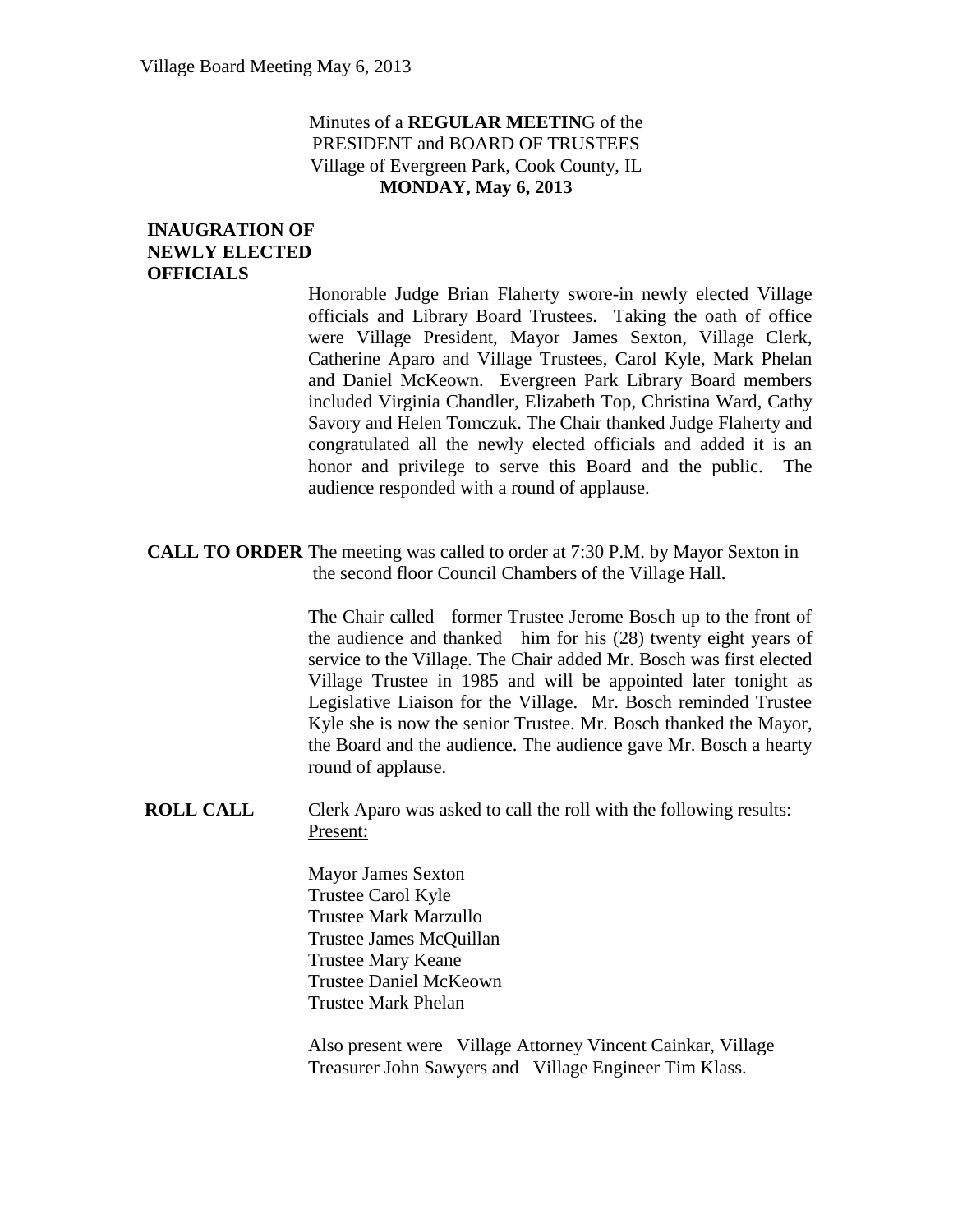| <b>PLEDGE OF</b><br><b>ALLEGIANCE</b> | The Pledge of Allegiance was led by Trustee McKeown.                                                                                                                                                                                                                                                                                                                                                                                                                                                                                                                                                                                                                                                                                                                                                                                                                                                                                                                                                                                                                                                                                                                                                                                                                                                                                                                                                                                                              |
|---------------------------------------|-------------------------------------------------------------------------------------------------------------------------------------------------------------------------------------------------------------------------------------------------------------------------------------------------------------------------------------------------------------------------------------------------------------------------------------------------------------------------------------------------------------------------------------------------------------------------------------------------------------------------------------------------------------------------------------------------------------------------------------------------------------------------------------------------------------------------------------------------------------------------------------------------------------------------------------------------------------------------------------------------------------------------------------------------------------------------------------------------------------------------------------------------------------------------------------------------------------------------------------------------------------------------------------------------------------------------------------------------------------------------------------------------------------------------------------------------------------------|
| <b>PUBLIC</b><br><b>FORUM</b>         | The Chair made the following announcements:                                                                                                                                                                                                                                                                                                                                                                                                                                                                                                                                                                                                                                                                                                                                                                                                                                                                                                                                                                                                                                                                                                                                                                                                                                                                                                                                                                                                                       |
|                                       | 1. Thank you letter to the EP Police Department from the US<br>Coast Guard Auxiliary for the tough books computer<br>donation.<br>2. EP Senior Citizens Council is holding its' annual Memories to<br>Go Village wide garage Sale this Saturday, May 11, 2013<br>from 9 am to 2 pm at Yukich Field.<br>3. On Wednesday, May 15, 2013 the Evergreen Park Fire<br>Department is hold their annual Kids Health Fair at the fire<br>station, 9000 S. Kedzie from 3:30 to 6; 30 pm. Everyone is<br>encouraged to attend.<br>4. The EP Police Department is presenting Hook a Kid on Golf<br>Program this year, free of charge to both boys and girls of the<br>village between the ages of 8 to 13. Registration is limited<br>and application will be accepted on a first come first serve<br>basis. Applications are available on our website, at eh Village<br>Hall and the Police Station.<br>5. The Annual 5k Run is Saturday, June 29, 2013 at Klein Park.<br>Registration is 7:30 a.m. to 8:15 a.m. the run begins at 8:30<br>a.m.<br>6. The 25th Annual Day in the Park is Saturday, June 29, 2013,<br>11:30 a.m. $-9:00$ pm at the Community Center.<br>7. The 45 <sup>th</sup> Annual Independence Day Parade is Wednesday July<br>3, 2013 at 6:30 p.m. Fireworks at dusk at Duffy Park 92 <sup>nd</sup> and<br>Millard. Rain date for fireworks is Friday July 5, 2013.<br>8. Animal Licenses are due by May 31, 20123. Penalty applies<br>on June 1, 2013. |
| <b>REGULAR</b><br><b>AGENDA</b>       | Ms. Mary Pat McGeehan spoke on behalf of the Nancy Donovan<br>family thanking the Mayor and the Village for their support during<br>the recent Run for Meg held in memory of her sister Meg. Due to<br>the large turnout she is requesting the last Saturday in March of<br>2014 for this event.<br>Motion by Trustee Kyle second by Trustee Phelan, to waive<br>reading of the minutes of the April 15, 2013 Regular Meeting of<br>the President and Board of Trustees and approved as presented was<br>passed by unanimous voice vote and so ordered by the Chair.                                                                                                                                                                                                                                                                                                                                                                                                                                                                                                                                                                                                                                                                                                                                                                                                                                                                                              |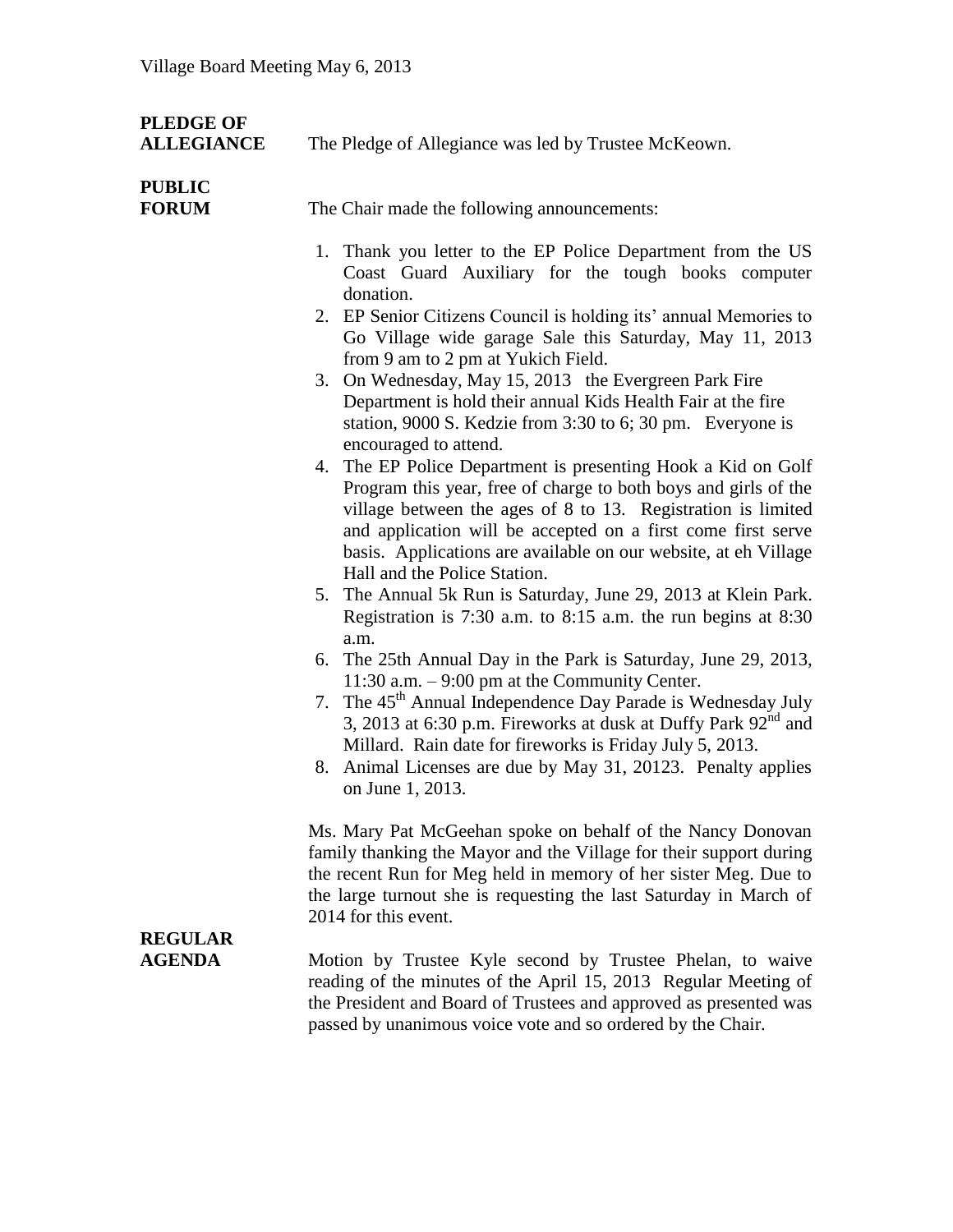#### **RESOLUTION**

**NO. 13-2013** Motion by Trustee Phelan second by Trustee McQuillan, to approve **Resolution NO. 13-2013** with expenditures of the General Corporate Fund of \$ 569,120.43 and the Sewer and Water Fund of  $$66,991.79$  and the 95<sup>th</sup> Street TIF Fund, \$2,116.00 and the Capital Improvement Fund, \$50,367.63 and the Street Bond Fund, \$ 22,500.00 for a total of \$ 711,095.85. Upon roll call, voting YES: Trustees Kyle, Marzullo, McQuillan, Keane, McKeown, and Phelan; voting NO: NONE. The motion was passed and so ordered by the Chair.

### **WATER COLLECTOR'S**

**REPORT** Motion by Trustee Marzullo second by Trustee Keane, to accept for file and information the Waters Collector's report for April 2013 in the amount \$652,976.63 the motion was passed by unanimous voice vote and so ordered by the Chair.

#### **VILLAGE COLLECTOR'S REPORT**

Motion by Trustee McQuillan second by Trustee Kyle to accept for file and information the Village Collector's report for April 2013 in the amount of \$ 1,445,283.45. The motion was passed by unanimous voice vote and so ordered by the Chair.

## **BUSINESS**

**CERTIFICATES** Motion by Trustee Kyle second by Trustee Keane, to accept the application for Business Regulation Certificate and License for **CLASSY NAILS AND SPA to** operate a nail salon at 9106 S. Western Avenue. Upon roll call voting YES: Trustees Marzullo, McQuillan, Keane, McKeown, Phelan and Kyle; voting NO: NONE. The motion was passed and so ordered by the Chair.

> Motion by Trustee McQuillan second by Trustee McKeown, to approve the application for Business Regulation Certificate and License for **DON FRANCISCO RESTAURANT DBA/ PEPE'S TACOS** to conduct a restaurant for din in and carry out located at  $3512$  W.  $95<sup>th</sup>$  Street. Upon roll call voting YES: Trustees McQuillan, Keane, McKeown, Phelan, Kyle and Marzullo; voting NO: NONE. The Motion was passed and so ordered by the Chair.

> Motion by Trustee Phelan second by Trustee Marzullo, to approve the business license application for **US BANK NATIONAL ASSOCIATION** to operate a federally chartered national bank inside the new Meijer's store with same business hours as the grocery store located at 9200 S. Western Avenue.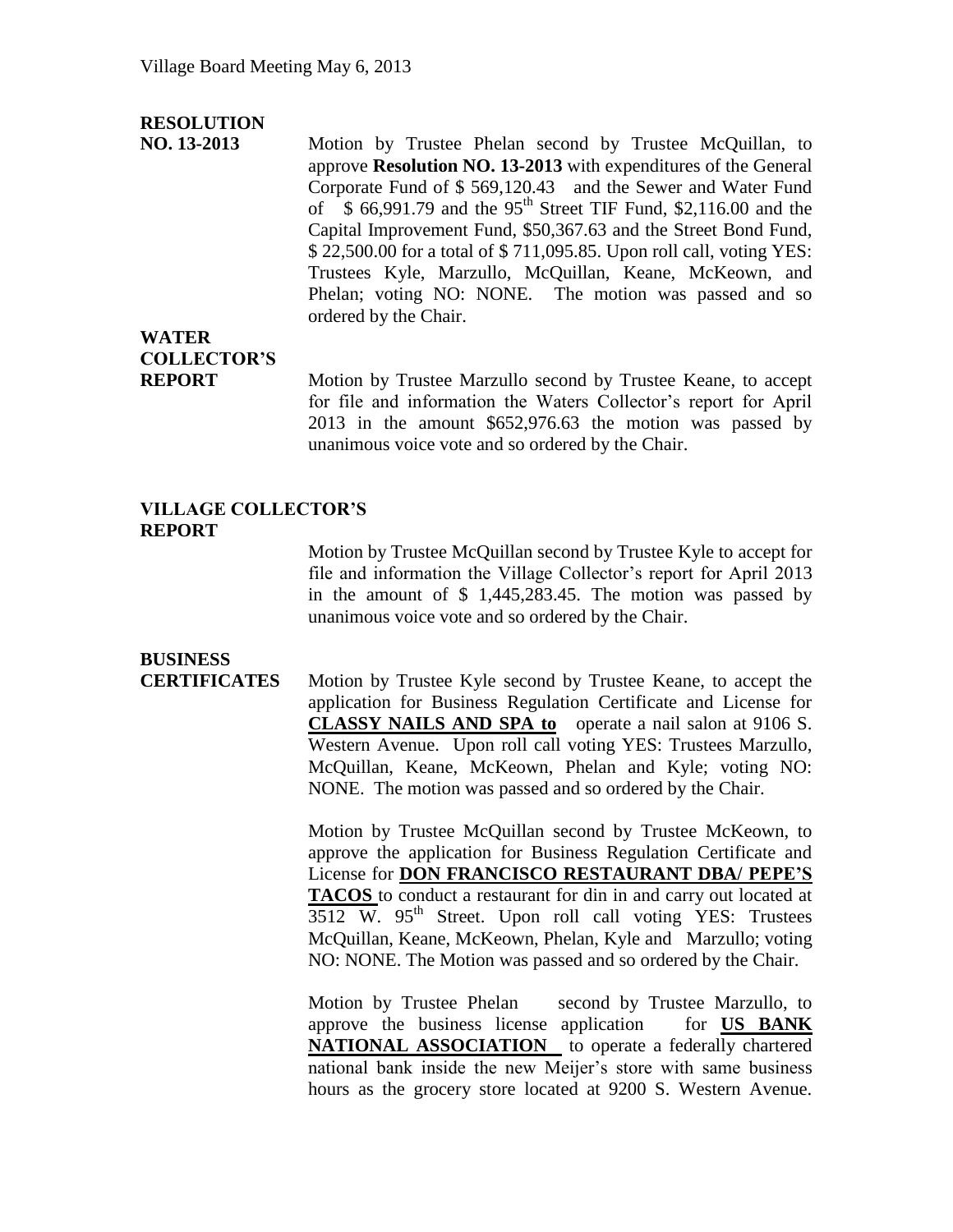Upon roll call voting YES: Trustees Keane, McKeown, Phelan, Kyle, Marzullo and McQuillan; voting NO: NONE. The Motion to table was passed and so ordered by the Chair.

Motion by Trustee Marzullo second by Trustee Kyle to approve the application for Business Regulation Certificate and License for TCBY to conduct a frozen yogurt shop located at  $2851$  W.  $95<sup>th</sup>$ Street. Upon roll call voting YES: Trustees McKeown, Phelan, Kyle, Marzullo, McQuillan and Keane; voting NO: NONE. The Motion was passed and so ordered by the Chair.

Motion by Trustee McQuillan second by Trustee Marzullo, to approve the application for Business Regulation Certificate and License for LAKESHORE **RECYCLING** to conduct a commercial scavenger service located in Morton Grove, Illinois. Upon roll call voting YES: Trustees Phelan, Kyle, Marzullo, McQuillan, Keane and McKeown; voting NO: NONE. The Motion was passed and so ordered by the Chair.

Motion by Trustee McKeown second by Trustee Phelan to approve the application for Business Regulation Certificate and License for Dr**. JANNET LaPLANCHE, DDS, and P.C.** to conduct a dentist office located at 9725 S. Kedzie Avenue. Upon roll call voting YES: Trustees Kyle, Marzullo, McQuillan, Keane, McKeown and Phelan; voting NO: NONE. The Motion was passed and so ordered by the Chair.

Motion by Trustee Kyle second by Trustee Phelan, to approve the change in hours for PRIME **UNITED MARKETING** to conduct a marketing office located at 3759 W. 95th Street, Suites 1 & 2. The current hours are  $8 \text{ am} - 5 \text{ pm}$  and the petitioner is asking for an extension to 8 am to 8 pm. Monday thru Friday. A brief discussion took place regarding past incidents/complaints regarding this location. Upon roll call voting YES: Trustees Kyle and Phelan; voting NO: Trustees Marzullo, McQuillan, Keane and McKeown. The Motion was **denied** and so ordered by the Chair.

The Chair noted he had received an application from Market Day for a name change only, no Board action required.

**2013-2014**

**APPOINTMENTS** Motion by Trustee Kyle second by Trustee Phelan to approve the 2013-2014 one year appointments to Boards and Commissions as recommended by the Mayor and to approve Special Police Officers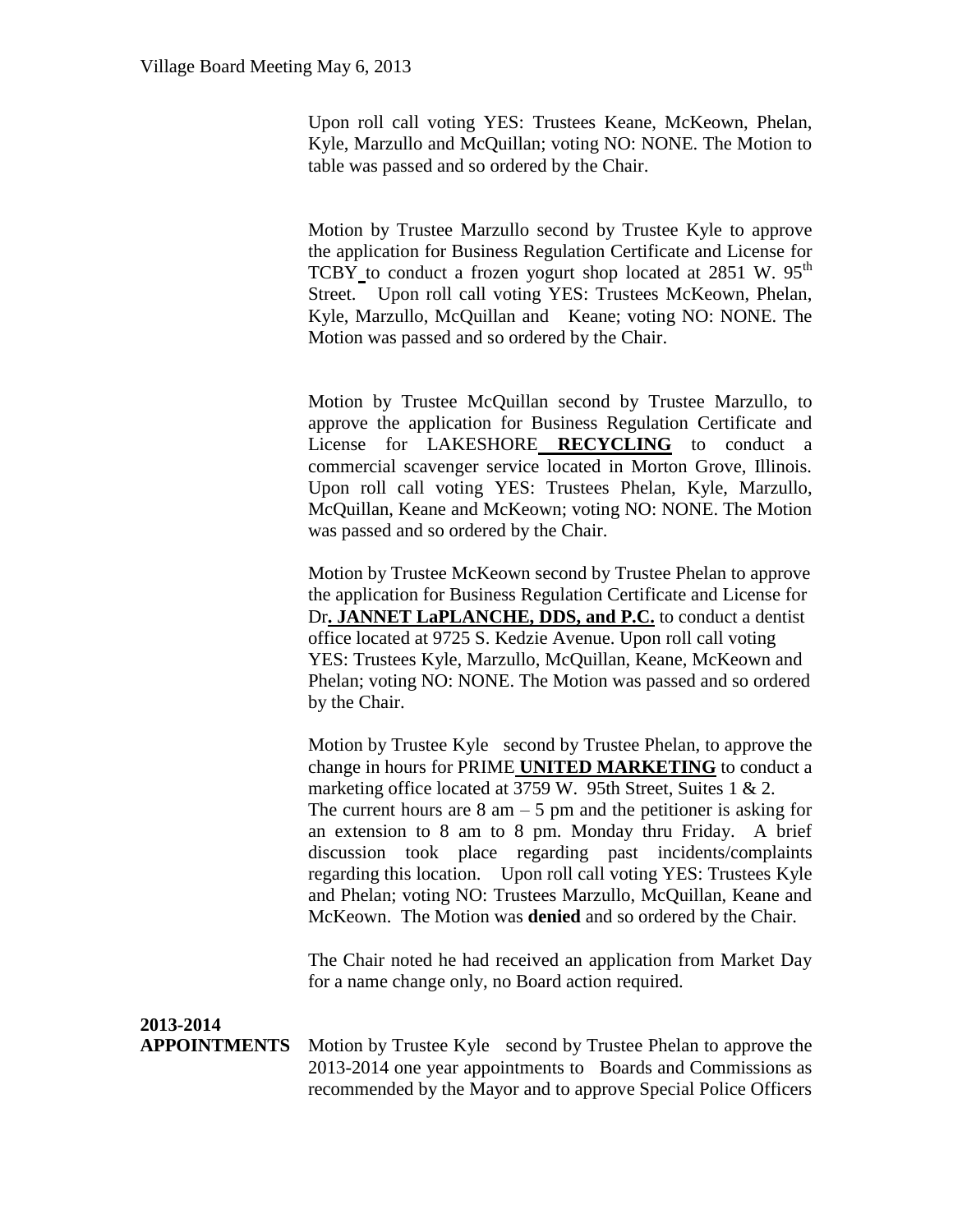and Auxiliary Police Officers as recommended by Police Chief Saunders.

Clerk Aparo read the list of appointments. Mayor Sexton thanked all those who serve the Village on a daily basis for a wonderful job. The Mayor asked all appointees to stand and they were given a round of applause by the audience and the Board. Upon roll call voting YES: Trustees McQuillan, Keane, McKeown, Phelan, Kyle and Marzullo; voting NO: NONE. The Chair thanked everyone appointed and elected and asked them to stand as the audience gave them a round of applause. The Motion was passed and so ordered by the Chair.

# **RESOLUTION**

**NO. 4-2013** Motion by Trustee McQuillan second by Trustee Kyle to approve *Resolution No. 4-2013,"A RESOLUTION OF THE VILLAGE OF EVERGREEN PARK AUTHORIZING THE EXECUTION OF AN INTERGOVERNMENTAL AGREEMENT WITH SCHOOL DISTRICT 124 RELATING TO THE ESTABLISHMENT OF A SCHOOL RESOURCE OFFICER."* 

Dr. Machak, Superintendent of Central School thanked the Mayor and the Board for their support. The Chair noted the officer will interact with the students on a daily basis similar to the officer located in Evergreen Park High School. Trustee Kyle stated as a retired teacher she supports this program; especially since the DARE officers are specifically trained to work with young students. Upon roll call voting YES: Trustees Keane, McKeown, Phelan Kyle, Marzullo and McQuillan; voting NO: NONE. The Motion was passed and so ordered by the Chair.

#### **PROCLAMATIONS**

Motion by Trustee Phelan second by Trustee Marzullo to adopt (2) two proclamations; **Proclamation–declaring "May 19-25, 2013 as EMS Week in the Village of Evergreen Park. National Public Works Week in Evergreen Park, Illinois."** Also, to adopt the **Proclamation- declaring "May 19 -25, 2013 as Public Works Week in the Village of Evergreen Park, Illinois."** The motion was passed by unanimous voice vote and so ordered by the Chair. The Chair congratulated all the men and women of the Village Departments and thanked them for a job well done.

## **EPPD**

**VEHICLE** Motion by Trustee Marzullo second by Trustee McKeown to approve Police Chief Saunders request to sell four (4) vehicles; 2009 Ford Crown Vitoria 143904, 2009 Ford Crown Victoria 143905, 2009 Crown Victoria 143906, and a 2009 Crown Victoria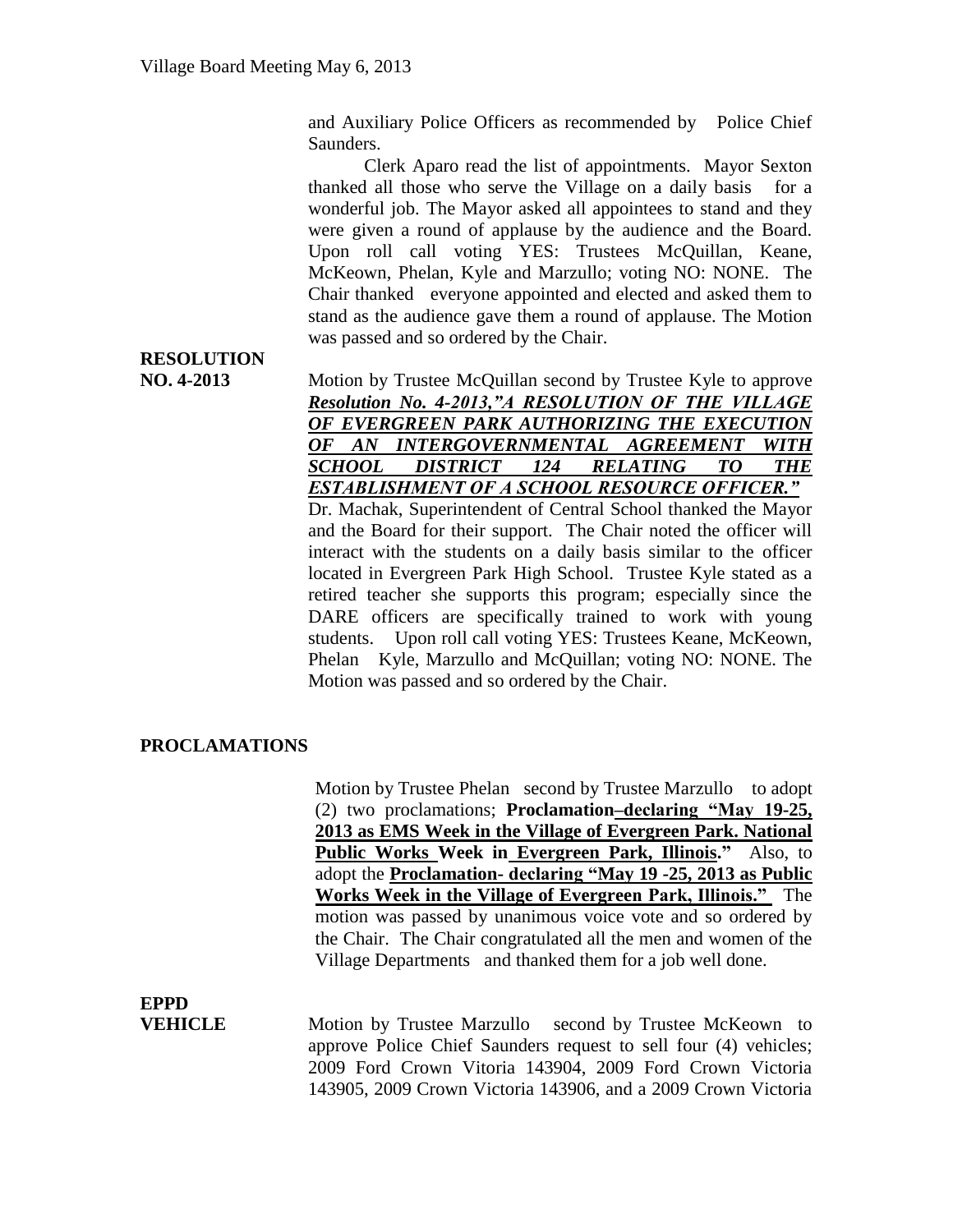143907. Upon roll call voting YES: Trustees McKeown, Phelan, Kyle, Marzullo, McQuillan and Keane; voting NO: NONE. The Motion was passed and so ordered by the Chair.

| <b>FD VEHICLE</b>                  |                                                                                                                                                                                                                                                                                                                                                                                                                                                                                                                                               |
|------------------------------------|-----------------------------------------------------------------------------------------------------------------------------------------------------------------------------------------------------------------------------------------------------------------------------------------------------------------------------------------------------------------------------------------------------------------------------------------------------------------------------------------------------------------------------------------------|
| <b>PURCHASE</b>                    | Motion by Trustee McKeown second by Trustee<br>Phelan to<br>approve the request from Fire Chief Kleinhaus to purchase a 2013<br>Ford Expedition for \$27,594.00 from Landmark Ford in<br>Springfield, Illinois through state purchasing and sell a 1999 GMC<br>2500 pick- up truck (#706359) with an estimated resale value of<br>\$7,500. This is a budgeted item. Upon roll call voting YES:<br>Trustees Phelan, Kyle, Marzullo, McQuillan, Keane<br>and<br>McKeown; voting NO: NONE. The Motion was passed and so<br>ordered by the Chair. |
| <b>EPCHS</b>                       |                                                                                                                                                                                                                                                                                                                                                                                                                                                                                                                                               |
| <b>HOMECOMING</b>                  | Motion by Trustee Phelan second by Trustee McQuillan to<br>approve the Annual Homecoming Parade on October 11, 2013.<br>Upon roll call voting YES: Trustees Kyle, Marzullo, McQuillan,<br>Keane, McKeown and Phelan; voting NO: NONE. The Motion<br>was passed and so ordered by the Chair.                                                                                                                                                                                                                                                   |
| <b>ENGINEER'S</b><br><b>REPORT</b> | The Engineer had no report.                                                                                                                                                                                                                                                                                                                                                                                                                                                                                                                   |
| <b>ATTORNEY'S</b><br><b>REPORT</b> | The Attorney had no report.                                                                                                                                                                                                                                                                                                                                                                                                                                                                                                                   |
| <b>DEPT HEADS</b>                  | Mr. Feltz stated the Youth Department will be at the Village wide<br>garage sale this weekend. Babysitting class will begin soon. A<br>wide variety of summer programs are planned for Village teens                                                                                                                                                                                                                                                                                                                                          |
|                                    | Mr. Duffy, Recreation Dept. reported summer programs books<br>have been distributed. Registration will be held on Saturday, May<br>16 from 9 am to 8 pm and on line. Swimming registration is May<br>18, 2013 from 10 am to 2 pm.                                                                                                                                                                                                                                                                                                             |
|                                    | Jerry Bosch, Legislative Liaison reported he was in Springfield for<br>Lobby Day and attended a Southwest Council of Mayors'<br>breakfast. Reports to follow.                                                                                                                                                                                                                                                                                                                                                                                 |
| BIDS                               | Motion by Trustee Phelan second by Trustee Kyle to approve the<br>PW Director Lorenz's request to bid the 2013 50/50 sidewalk<br>program. Upon roll call voting YES: Trustees, Marzullo,                                                                                                                                                                                                                                                                                                                                                      |